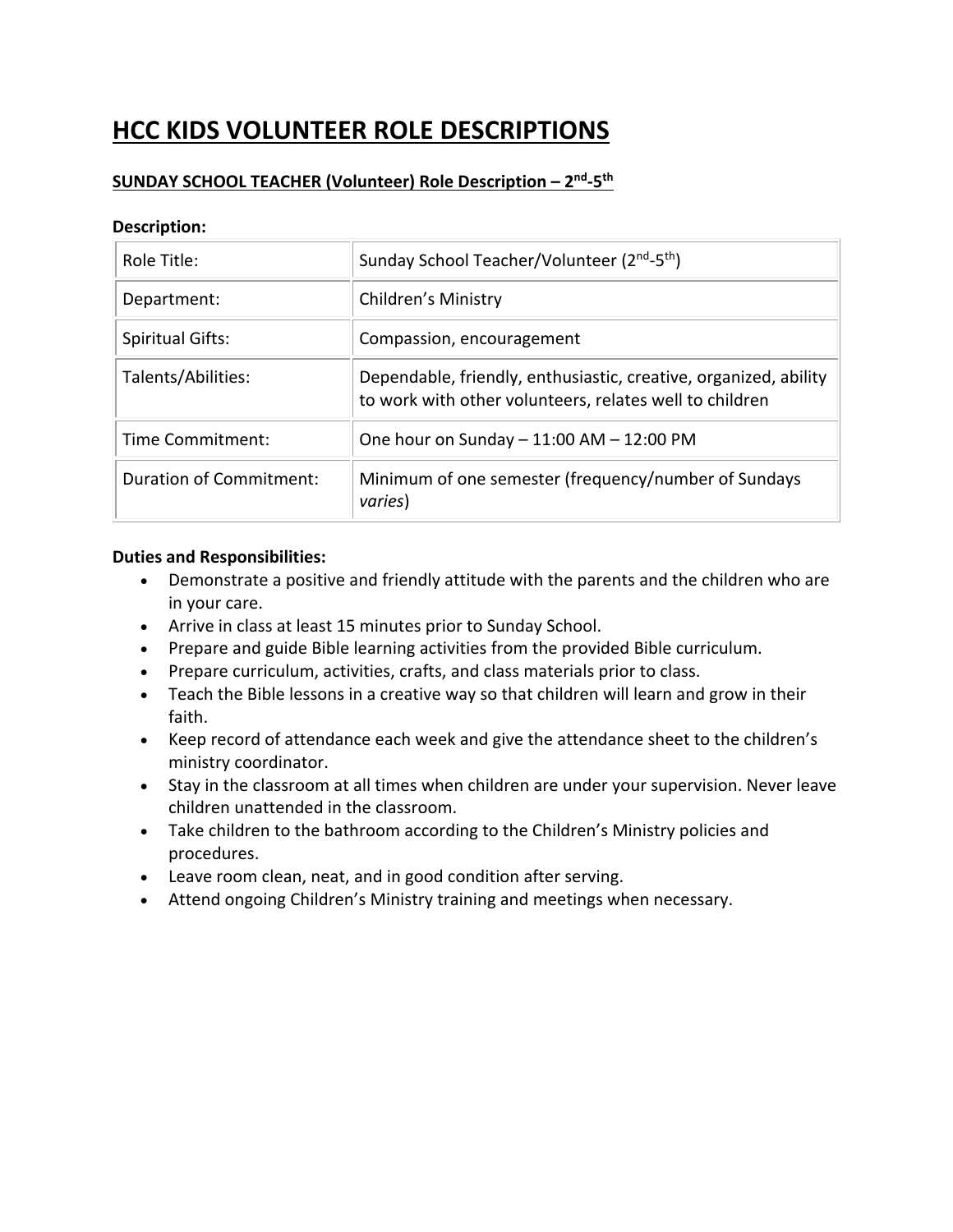# **SUNDAY SCHOOL TEACHER (Volunteer) Role Description – PK-1st**

## **Description:**

| Role Title:             | Sunday School Teacher/Volunteer (PK-1 <sup>st</sup> )                                                                       |
|-------------------------|-----------------------------------------------------------------------------------------------------------------------------|
| Department:             | Children's Ministry                                                                                                         |
| <b>Spiritual Gifts:</b> | Compassion, encouragement                                                                                                   |
| Talents/Abilities:      | Dependable, friendly, enthusiastic, creative, organized, ability<br>to work with other volunteers, relates well to children |
| Time Commitment:        | One hour on Sunday $-11:00$ AM $-12:00$ PM                                                                                  |
| Duration of Commitment: | Minimum of one semester (frequency/number of Sundays<br>varies)                                                             |

- Demonstrate a positive and friendly attitude with the parents and the children who are in your care.
- Arrive in class at least 15 minutes prior to Sunday School.
- Prepare and guide Bible learning activities from the provided Bible curriculum.
- Prepare curriculum, activities, crafts, and class materials prior to class.
- Teach the Bible lessons in a creative way so that children will learn and grow in their faith.
- Keep record of attendance each week and give the attendance sheet to the children's ministry coordinator.
- Stay in the classroom at all times when children are under your supervision. Never leave children unattended in the classroom.
- Take children to the bathroom according to the Children's Ministry policies and procedures.
- Leave room clean, neat, and in good condition after serving.
- Attend ongoing Children's Ministry training and meetings when necessary.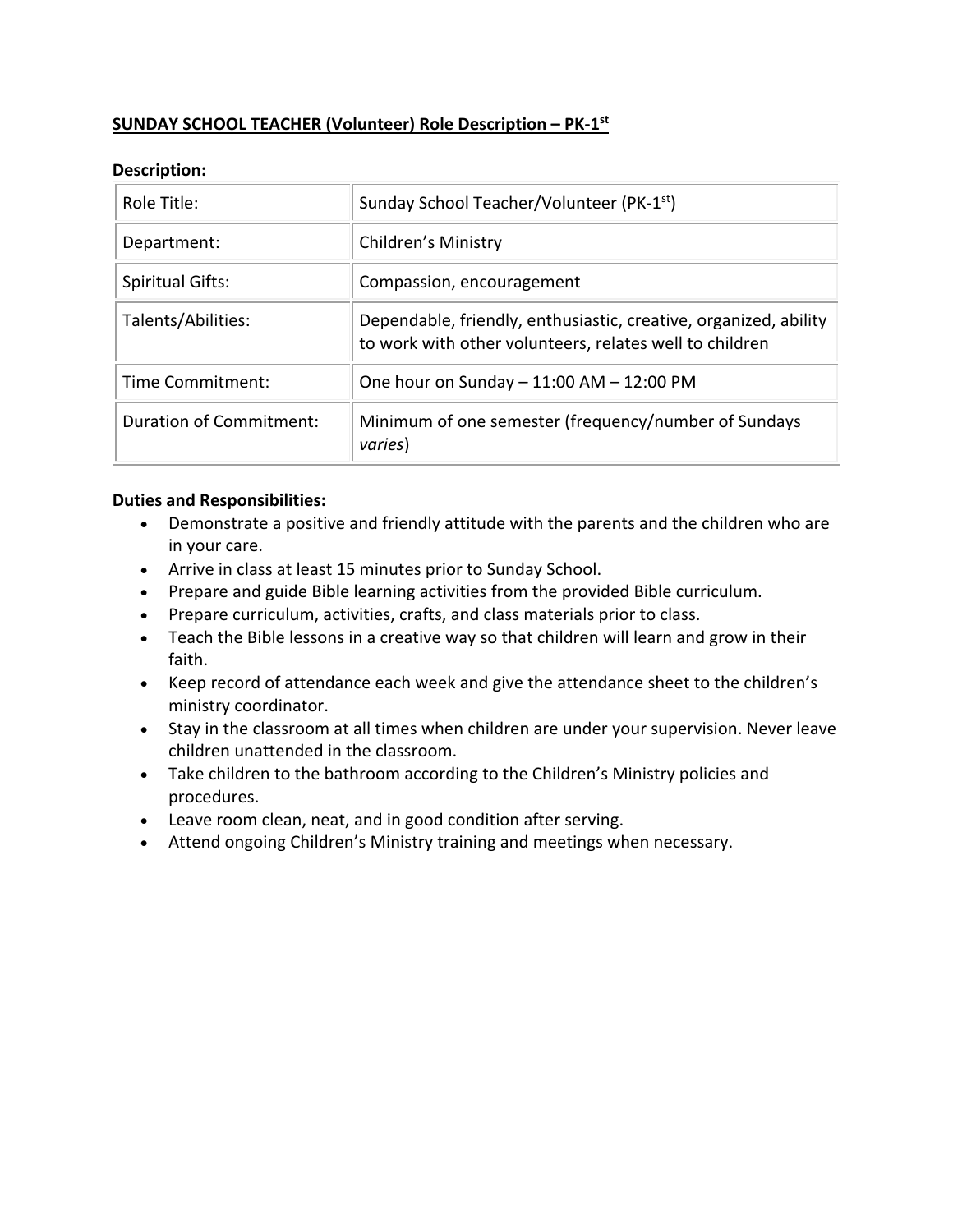# **CHILDREN'S CHURCH LEADER (Volunteer) Role Description – PK-1st**

Children's Church seeks to allow young children to worship in a way that connects to their age. Children's church is oriented to helping children worship God by singing, praying, and listening to God speak to them through the Bible. The goal is that by the time children join their parents in worship they will be familiar with worship and will continue growing as worshippers within the full family of faith.

## **Description:**

| Role Title:                    | Children's Church Leader/Volunteer (PK-1 <sup>st</sup> )                                                                    |
|--------------------------------|-----------------------------------------------------------------------------------------------------------------------------|
| Department:                    | Children's Ministry                                                                                                         |
| <b>Spiritual Gifts:</b>        | Compassion, encouragement, Love of God, heart for worship                                                                   |
| Talents/Abilities:             | Dependable, friendly, enthusiastic, creative, organized, ability<br>to work with other volunteers, relates well to children |
| Time Commitment:               | One hour on Sunday $-9:30$ AM $-10:30$ AM                                                                                   |
| <b>Duration of Commitment:</b> | Frequency/number of Sundays varies                                                                                          |

- Demonstrate a positive and friendly attitude with the parents and the children who are in your care.
- Arrive in class at least 15 minutes prior to Children's Church. Escort children from sanctuary to Children's church and then back again.
- Using the curriculum, prepare about a 20 minute worship time incorporating music, art, prayer, and the Bible story.
- Prepare curriculum, activities, crafts, and class materials prior to class.
- Teach the Bible lessons in a creative way so that children will learn and grow in their faith.
- Keep record of attendance each week and give the attendance sheet to the children's ministry coordinator.
- Stay in the classroom at all times when children are under your supervision. Never leave children unattended in the classroom.
- Take children to the bathroom according to the Children's Ministry policies and procedures.
- Leave room clean, neat, and in good condition after serving.
- Attend ongoing Children's Ministry training and meetings when necessary.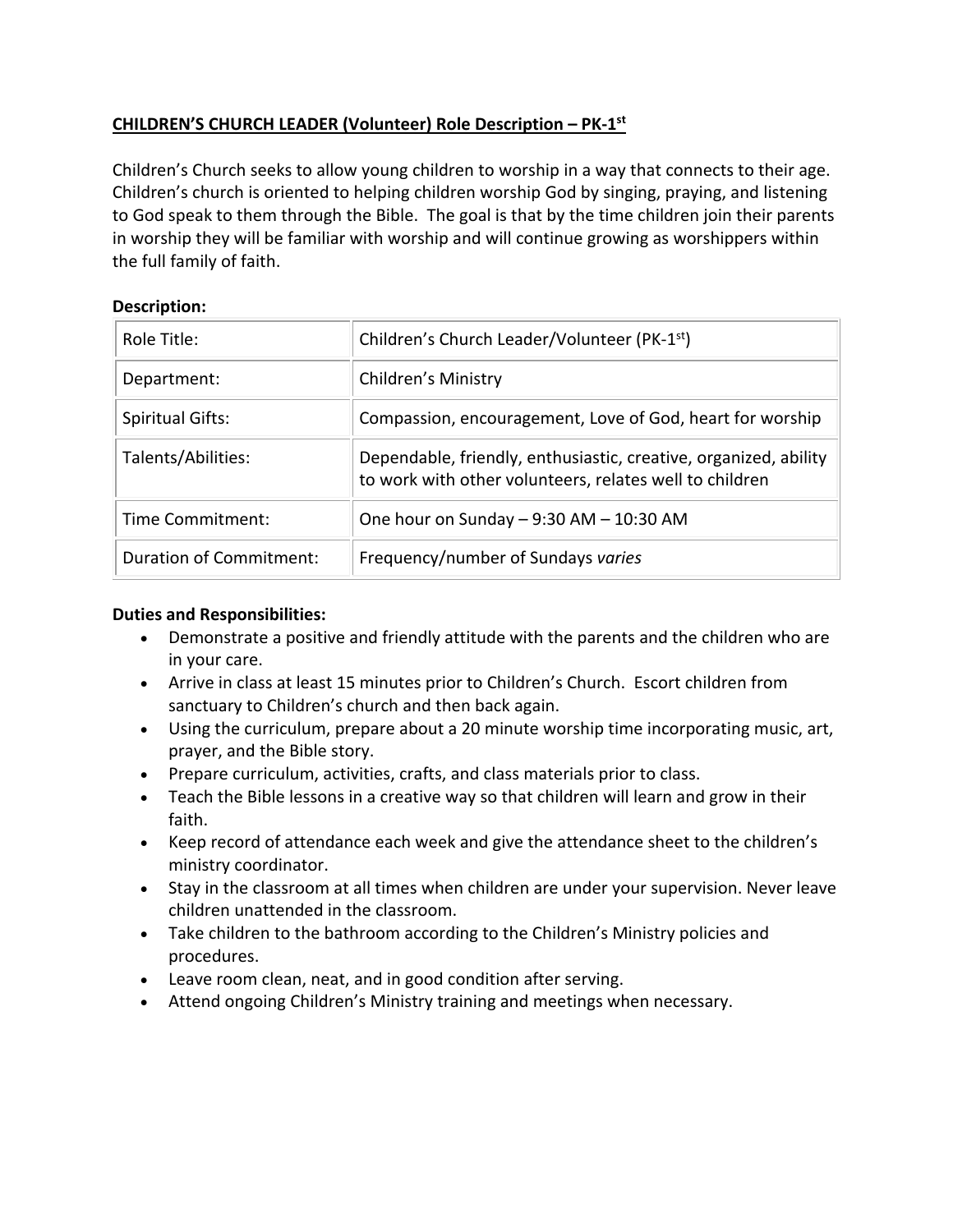# **SUNDAY SCHOOL ASSISTANT (Volunteer) Role Description – 2nd-5th**

#### **Description:**

| Role Title:             | Sunday School Assistant/Volunteer (2 <sup>nd</sup> -5 <sup>th</sup> )                                                       |
|-------------------------|-----------------------------------------------------------------------------------------------------------------------------|
| Department:             | Children's Ministry                                                                                                         |
| <b>Spiritual Gifts:</b> | Compassion, encouragement                                                                                                   |
| Talents/Abilities:      | Dependable, friendly, enthusiastic, creative, organized, ability<br>to work with other volunteers, relates well to children |
| Time Commitment:        | One hour on Sunday - 11:00 AM - 12:00 PM                                                                                    |
| Duration of Commitment: | Minimum of one semester (frequency/number of Sundays<br>varies)                                                             |

- Demonstrate a positive and friendly attitude with the parents and the children who are in your care.
- Arrive in class at least 15 minutes prior to Sunday School.
- Assist teacher in preparing and guiding Bible learning activities from the provided Bible curriculum.
- Assist teacher in preparing curriculum, activities, crafts, and class materials prior to class.
- Stay in the classroom at all times when children are under your supervision. Never leave children unattended in the classroom.
- Take children to the bathroom according to the Children's Ministry policies and procedures.
- Leave room clean, neat, and in good condition after serving.
- Attend ongoing Children's Ministry training and meetings when necessary.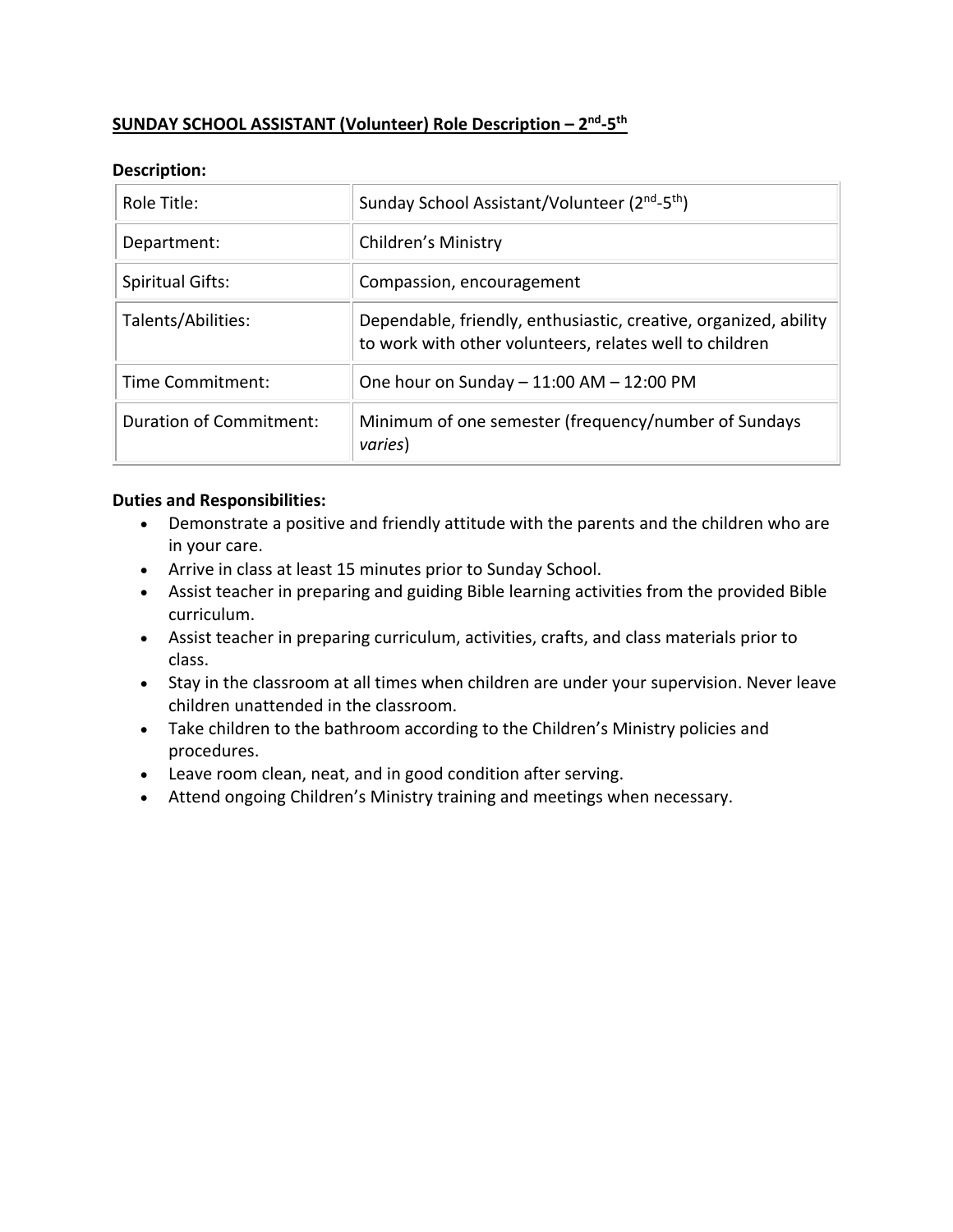# **SUNDAY SCHOOL ASSISTANT (Volunteer) Role Description – PK-1st**

## **Description:**

| Role Title:             | Sunday School Assistant/Volunteer (PK-1 <sup>st</sup> )                                                                     |
|-------------------------|-----------------------------------------------------------------------------------------------------------------------------|
| Department:             | Children's Ministry                                                                                                         |
| <b>Spiritual Gifts:</b> | Compassion, encouragement                                                                                                   |
| Talents/Abilities:      | Dependable, friendly, enthusiastic, creative, organized, ability<br>to work with other volunteers, relates well to children |
| Time Commitment:        | One hour on Sunday - 11:00 AM - 12:00 PM                                                                                    |
| Duration of Commitment: | Minimum of one semester (frequency/number of Sundays<br>varies)                                                             |

- Demonstrate a positive and friendly attitude with the parents and the children who are in your care.
- Arrive in class at least 15 minutes prior to Sunday School.
- Assist teacher in preparing and guiding Bible learning activities from the provided Bible curriculum.
- Assist teacher in preparing curriculum, activities, crafts, and class materials prior to class.
- Stay in the classroom at all times when children are under your supervision. Never leave children unattended in the classroom.
- Take children to the bathroom according to the Children's Ministry policies and procedures.
- Leave room clean, neat, and in good condition after serving.
- Attend ongoing Children's Ministry training and meetings when necessary.